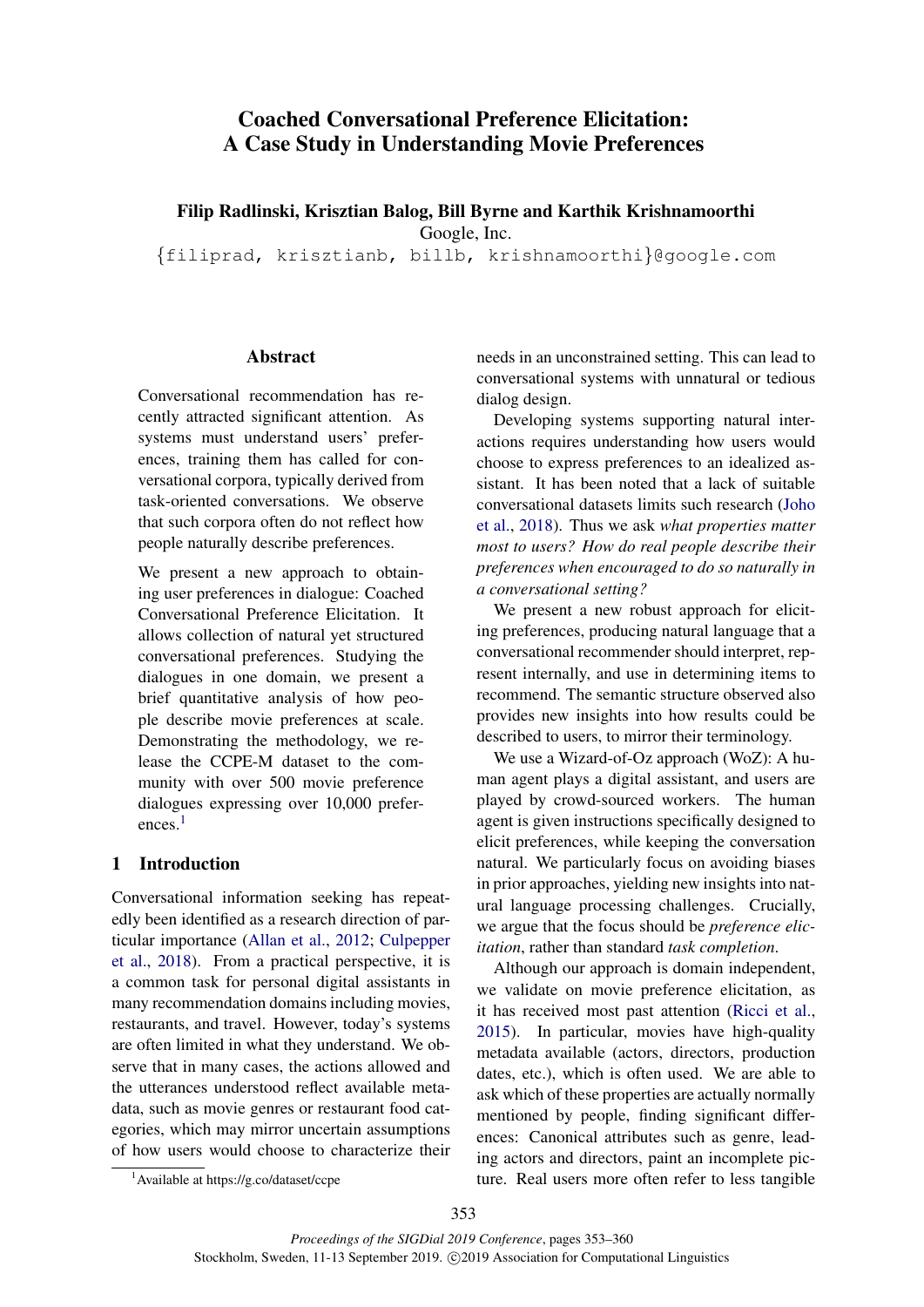and highly subjective aspects, like the plot style or attributes like violence. We argue that conversational recommender systems should take this into account when representing knowledge.

Our key contributions are three-fold. First, we present a new method for obtaining realistic conversational recommendation dialogues, addressing previous challenges in *quantitative* analysis of recommendation needs. Second, we release a dialog corpus that allows natural language understanding systems to assess how well they interpret user utterances in a conversational context, and promote their more closely mirroring natural dialogue. Finally, we present a brief analysis of user preferences in the movie domain.

#### 2 Related work

#### 2.1 Dialog Systems

Dialog systems are generally classified as goaldriven or non-goal-driven [\(Chen et al.,](#page-5-4) [2017\)](#page-5-4). The latter, commonly *chatbots*, mimic human responses in open domain dialogues, often powered by neural networks trained end-to-end on large corpora [\(Sordoni et al.,](#page-5-5) [2015;](#page-5-5) [Serban et al.,](#page-5-6) [2016\)](#page-5-6). Goal-driven (a.k.a. task-oriented) systems aim to assist users with specific tasks (e.g., select products). The architecture typically consists of natural language understanding, state tracking, dialogue policy, and language generation [\(Chen et al.,](#page-5-7) [2018\)](#page-5-7), each often implemented and optimized individually [\(Young et al.,](#page-6-0) [2013\)](#page-6-0). There is a growing interest in end-to-end trainable task-oriented systems [\(Bordes and Weston,](#page-5-8) [2016\)](#page-5-8), yet most are restricted to narrow domains [\(Serban et al.,](#page-5-9) [2018\)](#page-5-9).

Commercial systems, like Google Assistant and Apple's SIRI, combine chat and task focus, supporting a hybrid of multi-domain task-oriented and open-domain chat. Yet user interaction is often relatively unnatural [\(Luger and Sellen,](#page-5-10) [2016\)](#page-5-10). Combining task-based and chat modes of operation attracts active research [\(Akasaki and Kaji,](#page-5-11) [2017;](#page-5-11) [Yan et al.,](#page-6-1) [2017\)](#page-6-1).

# 2.2 Conversational Recommendation

We focus on *conversational recommendation*, combining elements of chat, goal-oriented dialog, and question answering [\(Dodge et al.,](#page-5-12) [2016;](#page-5-12) [Li](#page-5-13) [et al.,](#page-5-13) [2018\)](#page-5-13). Within the movie domain, a large body of prior work on models, test collections, and evaluation methodology exists [\(Ricci et al.,](#page-5-3) [2015\)](#page-5-3). Early work includes human-human movie recommendation, such as [\(Johansson,](#page-5-14) [2004\)](#page-5-14), who focused on characterizing dialogue structure.

[Dodge et al.](#page-5-12) [\(2016\)](#page-5-12) develop a synthetic dataset with the purpose of training end-to-end neural dialog systems. Their Movie dataset combines question answering, recommendation, and general dialog. It is generated using a fixed set of simple templates, and mining a Reddit online forum.

Closest to our work is the REDIAL dataset [\(Li](#page-5-13) [et al.,](#page-5-13) [2018\)](#page-5-13), containing human-to-human conversations about movies. Similar to our work, the dialogues are conducted on a crowdsourcing platform, where one participant is seeking recommendations which the other party provides. However, their main focus is on algorithmic aspects, and the conversations are driven by the explicit goal of making recommendations. As such, workers are required to mention at least four specific movies in each conversation. Our interest is more broadly targeted to understand how people naturally express preferences in a conversational setting.

Other relevant conversational recommendation work includes [Sun and Zhang](#page-5-15) [\(2018\)](#page-5-15), who capture long term user preferences in a deep reinforcement learning framework by asking the user for information about particular facets.

## 2.3 Data Collection Approaches

Conversational recommendation system training data can be obtained in many ways. [Serban et al.](#page-5-9) [\(2018\)](#page-5-9) provide a comprehensive overview, here we summarize the most relevant past approaches.

Implicit observations use logs from an existing system, e.g., for travel booking [\(Bennett and Rud](#page-5-16)[nicky,](#page-5-16) [2002\)](#page-5-16). It may be that the system is operated by humans [\(Hemphill et al.,](#page-5-17) [1990\)](#page-5-17). Such analysis is necessarily biased by current system policy, which drives user (re)actions. Past failures also influence logs, as they can create frustration [\(Kisel](#page-5-18)[eva et al.,](#page-5-18) [2016\)](#page-5-18) after which users may avoid similar interactions.

Explicit preference observations are most commonly based on web review mining [\(Zhang](#page-6-2) [et al.,](#page-6-2) [2018\)](#page-6-2) or mining online forums [\(Li et al.,](#page-5-19) [2010;](#page-5-19) [Dodge et al.,](#page-5-12) [2016\)](#page-5-12). Both suffer from population biases. More importantly, neither type of corpus necessarily represents what preferences would be expressed in a direct interaction with an intelligent assistant, nor how they would be stated.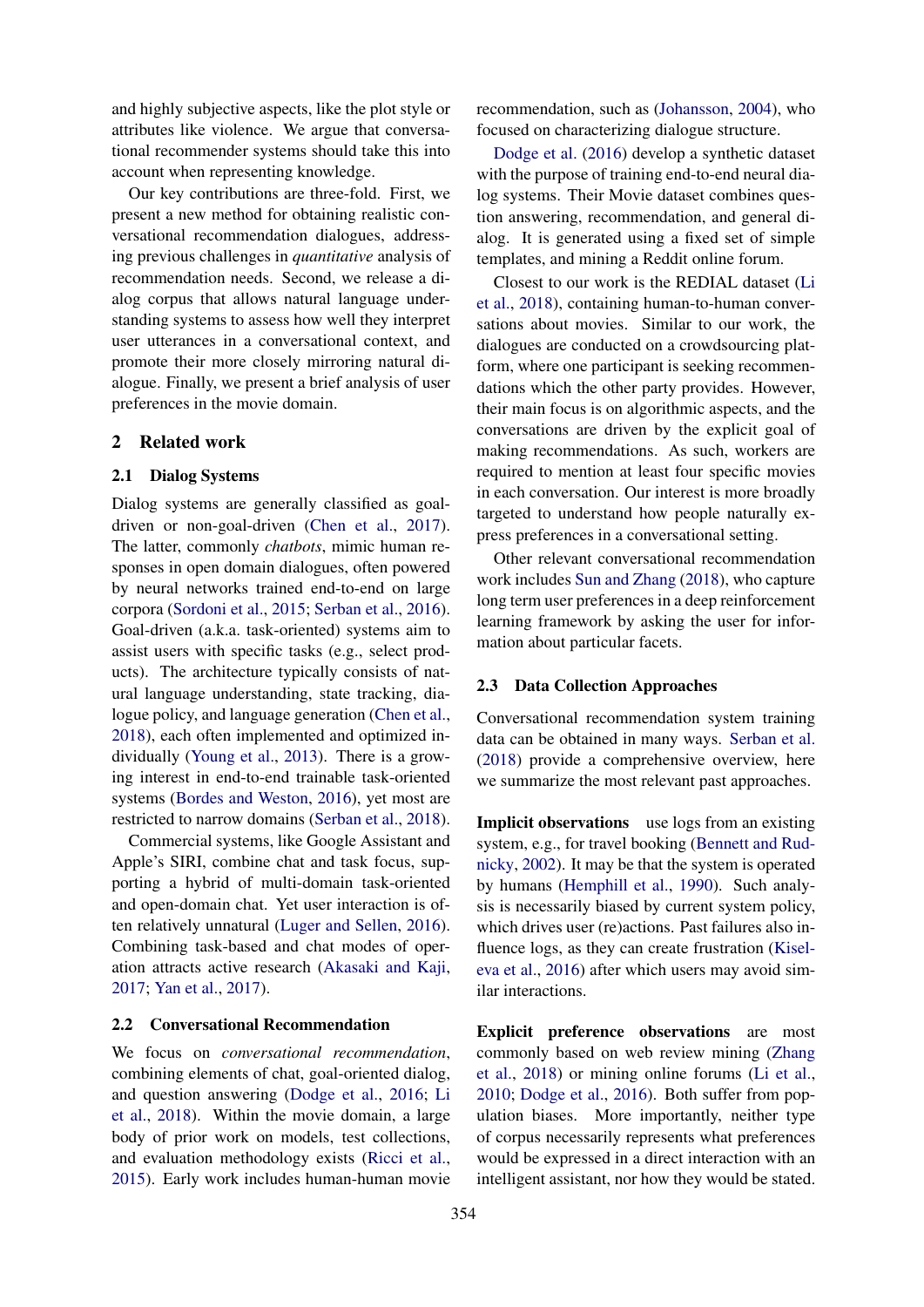Unstructured user studies produce more rigid yet smaller datasets. Participants express a need, which they refine through unstructured dialog. The objective is usually to characterize interaction behavior [\(Johansson,](#page-5-14) [2004;](#page-5-14) [Trippas et al.,](#page-5-20) [2017\)](#page-5-20) and to understand users' attitude and expectations towards an automatic agent [\(Vtyurina et al.,](#page-5-21) [2017\)](#page-5-21).

Task-based user studies commonly create collections using WoZ methodology [\(Li et al.,](#page-5-13) [2018\)](#page-5-13). A participant engages in conversation for some task (e.g. schedule a bus ride). A wizard acts as intermediary to an existing non-conversational system. This frees dialog state tracking and conversation understanding from current practical limitations. Yet the conversations intend to solve tasks that discourage natural information flow [\(Serban](#page-5-9) [et al.,](#page-5-9) [2018\)](#page-5-9). Moreover, the Wizard interacts with an existing system, often strongly basing them by the *existing interface* and its terminology.

## 3 Coached Wizard-of-Oz User Studies

As we have seen, most dialogues backed by real systems are biased by that existing system. These systems, in turn, are often biased by the *metadata available* rather than *natural* user preferences. For instance, if a Wizard is presented with an existing categorization of possible answers, it is normal for them to ask the user to select among these.

Meanwhile, we aim to understand desirable qualities of *future* conversational search and recommendation systems and desire to understand natural user preferences. We ask which properties users express preferences about, and also in what way. Our methodology is thus closer to coaching the user, through questions that avoid suggesting particular terminology or answers. Rather, openended questions are used to obtain preferences, requesting *examples*, and questioning *what aspect* of the expressed preferences or examples the system should pay attention to. By using a WoZ approach, with human operators simulating the system (who we refer to as *Wizards*), we similarly allow for human-level natural language understanding. This renders linguistically rich utterances. We also design for "users" (who we refer to as *Requesters*) to have an experience as consistent as possible to in-teracting with a fully automated digital assistant.<sup>[2](#page-2-0)</sup>

To make this concrete, we introduce our validation setting: Movie preference elicitation. In each conversation, the Wizard was instructed to elicit the Requester's preferences following a general script, while keeping the exchanges as natural as possible. While the full instructions are presented in the Appendix, at a high level these are to:

- 1. Ask *what sort of movies* the Requester likes.
- 2. Ask for an *example* of a liked movie.
- 3. Ask *what in particular* was appealing.
- 4. Ask for an example of a disliked movie.
- 5. Ask what in particular was not appealing.
- 6. Select example movies, and for each:
	- (a) Ask if the user has heard of / seen it.
	- (b) If so, ask for similar preferences.

Importantly, the flow is permitted to evolve naturally and may be adapted to the Requester.

Compared to existing corpora, the dialogues collected are not slot-filling, nor do they resemble "20 questions" with repetitive yes/no questions. They also differ from past unstructured dialogues, having clear preference structure. This makes our CCPE method unique in providing rich yet tractable conversational exchanges.

## 4 Methodology

The Wizard was provided the written dialog flow template, and given occasional feedback on their conversations. Unique to our setup among WoZ systems, the Wizard typed their input, which was played to the Requester using text-to-speech consistent with that used by a commercial digital assistant. Thus, from the perspective of the Requester, the system resembled today's speechbased digital assistants as closely as possible, aiming to preserve the distinctive nature of spoken dialogue [\(Chafe and Tannen,](#page-5-22) [1987\)](#page-5-22).

The Requesters were paid crowd workers on a crowdsourcing platform, invited to talk about their movie preferences. There we informed that an assistant would guide them with questions. They spoke using a microphone, with the audio played directly to the Wizard.

To collect the corpus, each Wizard had a succession of conversations, matched to a sequence of Requesters. After each conversation, the Requester's audio was transcribed by a separate crowd worker, then combined with the known typed text of the Wizard. An example partial dialog is provided in the Appendix.

Elements that are not relevant to preference understanding were removed from the transcribed

<span id="page-2-0"></span><sup>2</sup>While Requesters were not told that they are conversing with a Wizard-of-Oz system, it is possible they suspected it.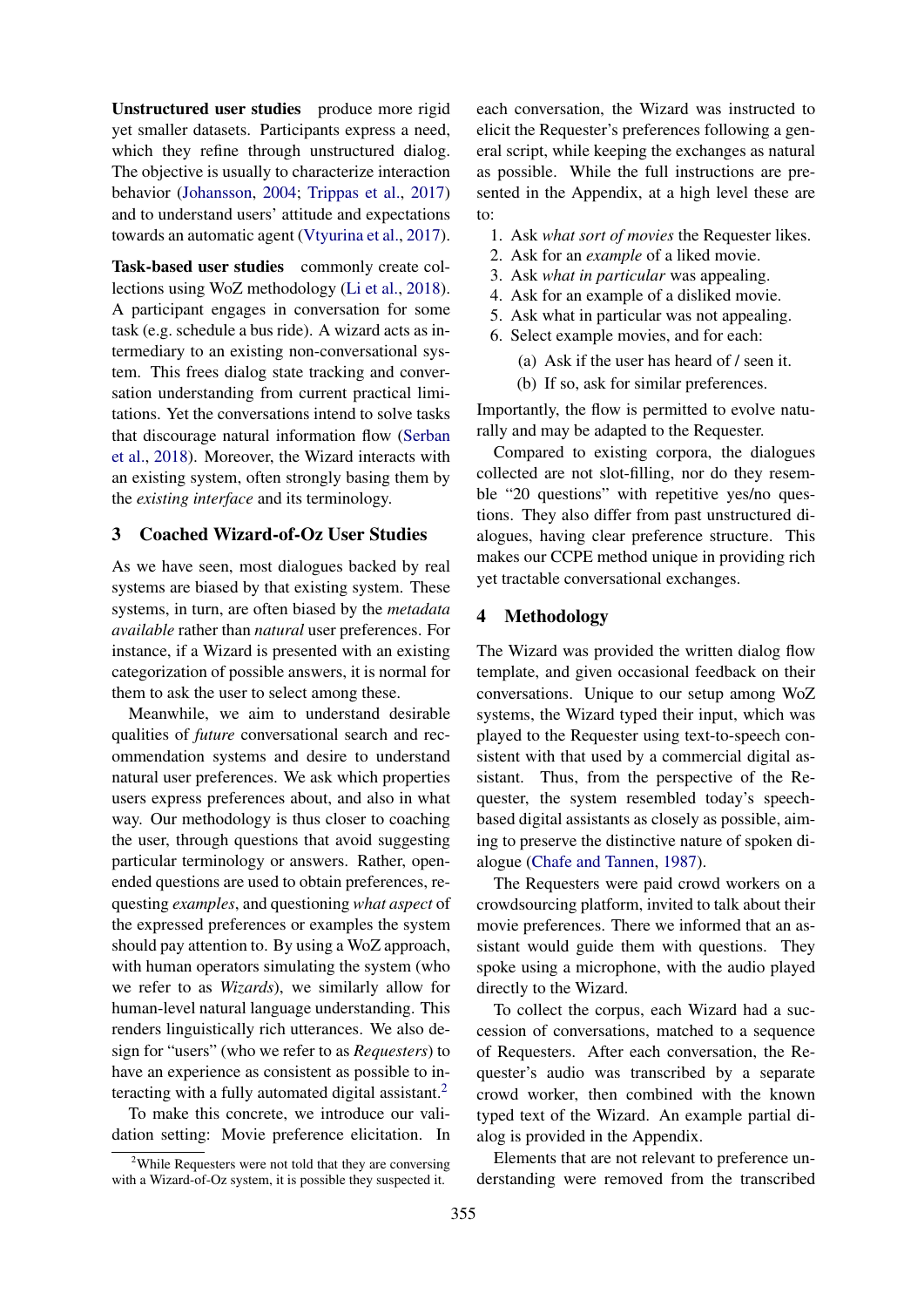conversations. These include pleasantries, confirmation of the Requester's task, resolution of technical issues or task interruptions. On the other hand, the transcribed speech was kept as uttered, including filler words, disfluencies and discourse markers. Conversations that ended prematurely were kept (where of non-trivial length). While relatively rare, conversations where the Requester only gave single-word answers were removed as they only provided minimal insight into natural recommendation dialog. Finally, all utterances were annotated, as described below.

## 4.1 Methodological Notes

We briefly discuss three common challenges seen. (1) Audio failures occurred at times, where one of the Wizard and Requester could not correctly hear the other. Other times, there was also outof-context background communication. (2) Some Requesters had poor engagement, with very short answers. While the Wizard attempted to elicit richer answers, this did not always succeed. We hypothesize that some crowd workers acted lazily, although perhaps some also did not have particular preferences to express. (3) Undesirable prompting by the Wizard saw some Requesters prompted for specific properties. Other times, the Wizard interjected their own preferences. While this biased the Requester, it is also natural and sometimes led to richer exchanges. We therefore allowed it, but attempted to filter it in our analysis by associating each named item or attribute with the first speaker who mentioned it. We are thus able to differentiate prompted and unprompted terminology.

#### 4.2 Semantic Annotation

Our key contribution is a methodology for preference elicitation. To better allow characterizing how users naturally express preferences in the example movie setting, we also annotated the dialogues by identifying preference statements.

As developing robust annotation guidelines that yield consistent labels is known to be complex, annotation was performed by the authors of this pa-per.<sup>[3](#page-3-0)</sup> In particular, we sub-sampled 510 of the dialogues collected to annotate. These have a median of 22 turns and median duration of 3 minutes and 36 seconds. During annotation, 8 conversations were identified as of too poor quality, yielding a final set of 502 conversations. The conversations consist of 11,972 utterances and were annotated with 15,646 annotations.

#### 4.3 Annotation Ontology

In the corpus, we first annotate Anchor items: names of movies or series, genres or categories, people, and other entities. These provide the anchor points for preferences, i.e., what is being talked about.

Preferences by a Requester or Wizard were also annotated. These were partitioned by what the preference was about (matching the anchor items), and the information conveyed in three categories: Preference statements about an anchor item indicate that the person does or does not like the relevant item, or some aspect of it. It most closely matches the popular meaning of a *preference*.

Descriptions of an anchor item consist of neutral information about an anchor item. Bringing attention to specific parts of a movie (for instance), they tell us what this person finds as key characteristics. Other statements about an anchor item convey relevant information but do not provide an explicit sentiment, such as "I haven't seen that." While not telling us if the user likes or dislikes the movie, these convey relevant information for a recommendation system.

In summary, the annotations identify statements that a conversational recommender should be able to interpret. See Appendix for an example.

## 5 Annotation Analysis

At least one movie was named in 99.6% of conversations, and at least one movie genre or category was named in 95%. A person was named in just 33% of conversations. Other statements, usually about whether the Requester had seen a movie, were present in 66% of conversations. We identified on average 12.5 preferences about specific movies, and 5.5 genre preferences in each, as well as 0.3 preferences about a person. Neutral descriptions of movies were found in 40% of conversations. In total, 6,297 movie preferences were found, along with 2,775 genre preferences, 2,545 movie names and 1,714 genre or category names.

## 5.1 Inter-Judge Agreement

A random subset of 80 conversations (15%) were independently annotated by two annotators. As

<span id="page-3-0"></span> $3^3$ Most conversations were transcribed by a single author, with an equal number completed by each author. A fraction were annotated by two different authors to measure interjudge agreement, reported below.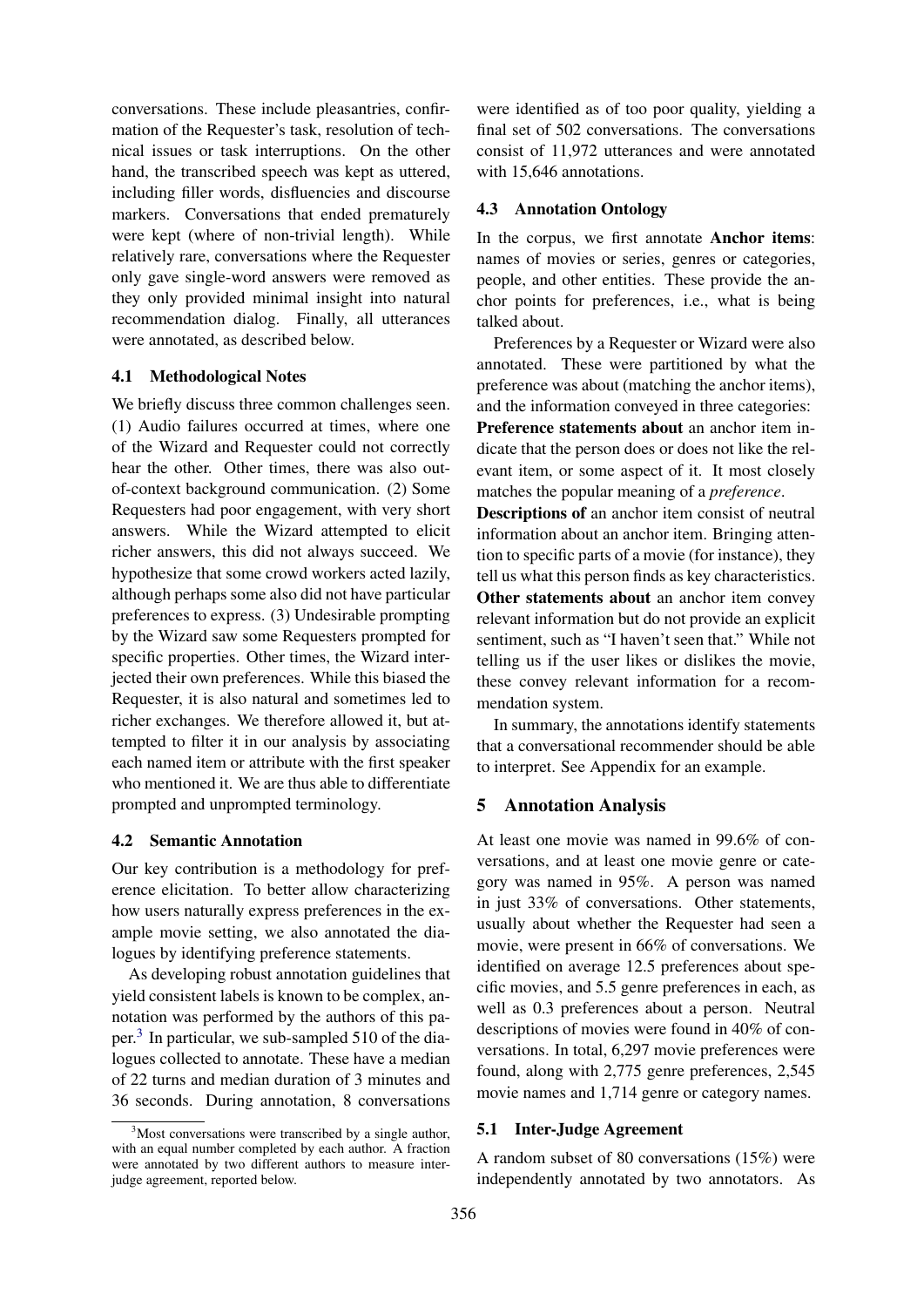our ontology is on two dimensions, and spans between labels can overlap. Krippendorff's  $\alpha$ does not apply [\(Artstein and Poesio,](#page-5-23) [2008\)](#page-5-23). Due to space constraints, we report agreement uncorrected for chance agreement. In the 4,094 annotations, 58% matched exactly and 17% had one annotator select a substring of that selected by the other, with the same type. We thus find 75% interjudge agreement. A further 6% of annotations consisted of the same text being annotated with different labels, most often due to disagreement between neutral description and preference labels.

## 5.2 User-Generated Anchor Items

In one step, the Requesters were asked to name specific likes and dislikes. They did not find it difficult: Only 4% of did not provide any movies, while 70% named at least two. Analyzing the movies named, we find a heavy tailed distribution: 643 distinct movies were named (1.3 distinct movies each). No movie was mentioned by more than 18 distinct Requesters, and all but 18 movies or series were mentioned 6 or fewer times. That is, Requesters often gave examples of less wellknown movies, characterizing their uniqueness.

We find a similar heavy-tailed pattern among mentions of other named entities, such as people (actors, directors) and genres. However, people (actors or directors) are only mentioned in 33% of conversations. On the other hand, users often refer to fine-grained movie sub-genres.

## 5.3 Conversational Preference Relationships

The dialog collection also illustrates how preferences build upon each other. E.g., consider:

ASST Have you seen the movie *Arrival*?

USER Yes.

ASST Did you like that movie?

- USER Yes, I did.
- ASST What did you enjoy about it?
- USER I liked the narrative, I liked that it didn't pull punches and didn't have unnecessary action scenes. I thought [...]

To interpret each utterance, the full context needs to be taken in account. This also provides an opportunity to use the CCPE-M dataset to study contextual natural language understanding.

## 5.4 Non-rating preferences

In the above, we also see the user provide information that is not a rating of a movie. Rather, we first learn that the user has *seen* a given movie. In

other conversations, we observe that a user has *not heard* of some classic movie, or has seen *all* the movies in some series. Such statements, known to be informative [\(Steck,](#page-5-24) [2010;](#page-5-24) [Marlin et al.,](#page-5-25) [2007\)](#page-5-25), were seen in 66% of conversations.

## 5.5 Details Present in Preferences

We saw that when Requesters were asked an openended question about the type of movie that they like or dislike, they most often first characterized themselves by movie genre. These genres were sometimes expanded with details such as example movies, yet it is interesting to note that people were much more rarely mentioned here.

## 5.6 Disfluences

We note that many spoken preferences are naturally disfluent. This requires flexible approaches to semantic interpretation. For example *I really like the action and all that like the like I really like like the action in that movie was pretty great.*

## 5.7 Final Observations

We find that in the movie domain, when users express preferences naturally, these are very rich. The items suggested *by users*follow a heavy-tailed distribution. The natural language observed is often both complex and disfluent, and requires the full conversational context to interpret. Preferences refer to rich properties, with emphasis on the story, plot, characters and acting.

## 6 Conclusion

This paper presented a new methodology for obtaining natural conversational preferences. By asking questions in a "coaching" format, where the assistant avoids prompting the user with specific terminology, the collected data allows a quantitative analysis of the structure of preferences. This analysis can then inform the design of conversational recommendation systems, providing a basis for realistic natural language understanding and natural language generation challenges.

This work opens a number of avenues. It identifies challenges in natural language understanding of realistic preference statements, and provides a datasets for addressing them. Assuming that the output of a system should reflect users' language, the methodology and data also provide guidance for development of future conversational systems. Finally, our method could be used to obtain similar datasets in other domains.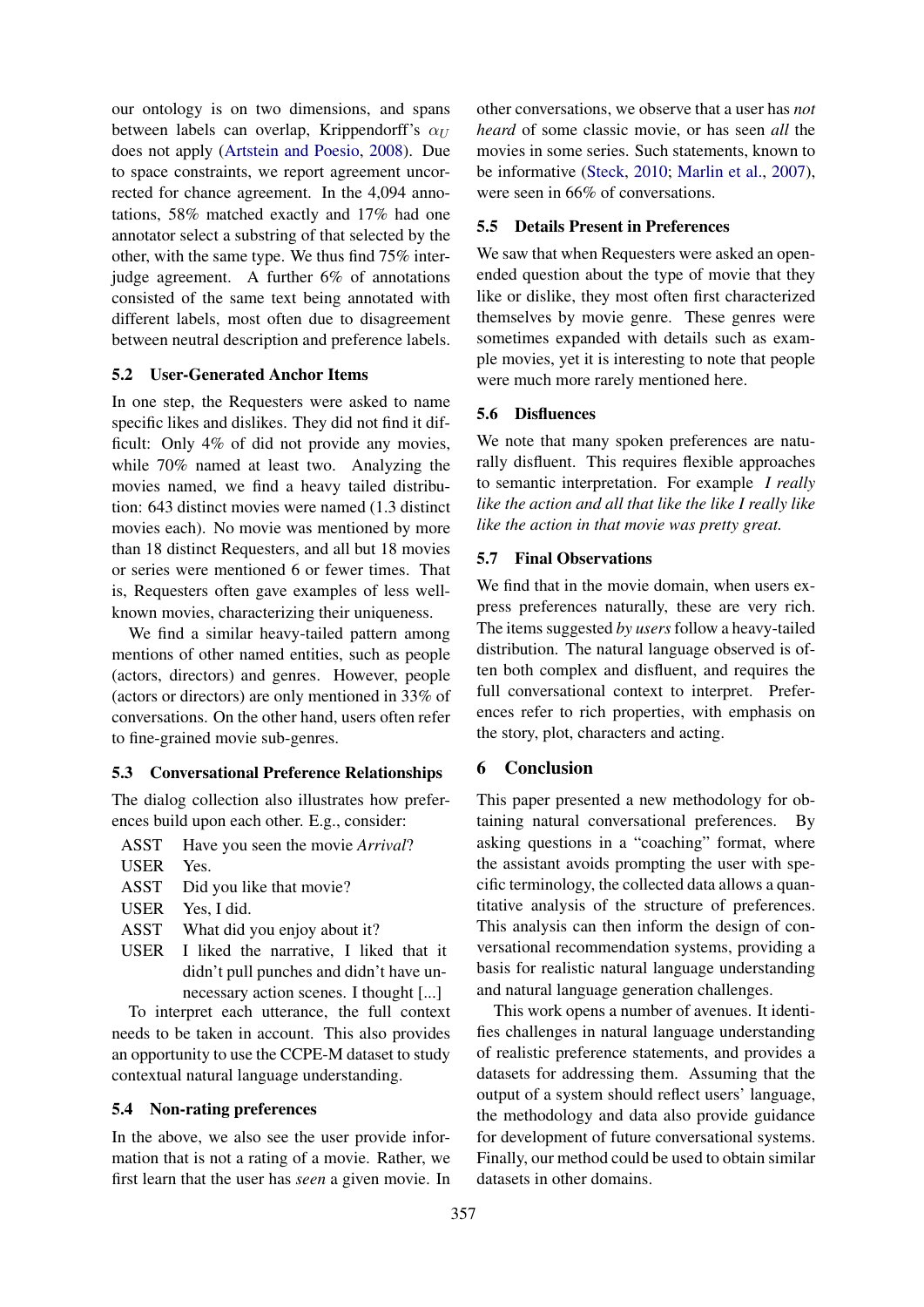#### References

- <span id="page-5-11"></span>Satoshi Akasaki and Nobuhiro Kaji. 2017. Chat detection in an intelligent assistant: Combining taskoriented and non-task-oriented spoken dialogue systems. In *Proc. of ACL'17*, pages 1308–1319.
- <span id="page-5-0"></span>James Allan, Bruce Croft, Alistair Moffat, and Mark Sanderson. 2012. Frontiers, challenges, and opportunities for information retrieval: Report from swirl 2012 the second strategic workshop on information retrieval in lorne. *SIGIR Forum*, 46(1):2–32.
- <span id="page-5-23"></span>Ron Artstein and Massimo Poesio. 2008. Inter-coder agreement for computational linguistics. *Computational Linguistics*, 34(4):555–596.
- <span id="page-5-16"></span>Christina L. Bennett and Alexander I. Rudnicky. 2002. The Carnegie Mellon Communicator corpus. In *Proc. of INTERSPEECH'02*.
- <span id="page-5-8"></span>Antoine Bordes and Jason Weston. 2016. Learning end-to-end goal-oriented dialog. *CoRR*, abs/1605.07683.
- <span id="page-5-22"></span>Wallace Chafe and Deborah Tannen. 1987. The relation between written and spoken language. *Annual Review of Anthropology*, 16:383–407.
- <span id="page-5-4"></span>Hongshen Chen, Xiaorui Liu, Dawei Yin, and Jiliang Tang. 2017. A survey on dialogue systems: Recent advances and new frontiers. *SIGKDD Explor. Newsl.*, 19(2):25–35.
- <span id="page-5-7"></span>Yun-Nung Chen, Asli Çelikyilmaz, and Dilek Z. Hakkani-Tür. 2018. Deep learning for dialogue systems. In *COLING (Tutorials)*, pages 25–31.
- <span id="page-5-1"></span>J. Shane Culpepper, Fernando Diaz, and Mark D. Smucker. 2018. Research frontiers in information retrieval: Report from the third strategic workshop on information retrieval in lorne (swirl 2018). *SI-GIR Forum*, 52(1):34–90.
- <span id="page-5-12"></span>Jesse Dodge, Andreea Gane, Xiang Zhang, Antoine Bordes, Sumit Chopra, Alexander H. Miller, Arthur Szlam, and Jason Weston. 2016. Evaluating prerequisite qualities for learning end-to-end dialog systems. In *Proc. of ICLR'16*.
- <span id="page-5-17"></span>Charles T. Hemphill, John J. Godfrey, and George R. Doddington. 1990. The ATIS spoken language systems pilot corpus. In *Proc. of HLT'90 workshop*, pages 96–101.
- <span id="page-5-14"></span>Pontus Johansson. 2004. *Design and Development of Recommender Dialogue Systems*. Ph.D. thesis, Linköping University.
- <span id="page-5-2"></span>Hideo Joho, Lawrence Cavedon, Jaime Arguello, Milad Shokouhi, and Filip Radlinski. 2018. Cair'17: First international workshop on conversational approaches to information retrieval at sigir 2017. *SI-GIR Forum*, 51(3):114–121.
- <span id="page-5-18"></span>Julia Kiseleva, Kyle Williams, Jiepu Jiang, Ahmed Hassan Awadallah, Aidan C. Crook, Imed Zitouni, and Tasos Anastasakos. 2016. Understanding user satisfaction with intelligent assistants. In *Proc. of CHIIR'16*, pages 121–130.
- <span id="page-5-19"></span>Qing Li, Jia Wang, Yuanzhu Peter Chen, and Zhangxi Lin. 2010. User comments for news recommendation in forum-based social media. *Inf. Sci.*, 180(24):4929–4939.
- <span id="page-5-13"></span>Raymond Li, Samira Ebrahimi Kahou, Hannes Schulz, Vincent Michalski, Laurent Charlin, and Chris Pal. 2018. Towards deep conversational recommendations. In *Proc. of NeurIPS'18*, pages 9748–9758.
- <span id="page-5-10"></span>Ewa Luger and Abigail Sellen. 2016. "like having a really bad pa": The gulf between user expectation and experience of conversational agents. In *Proc. of CHI'16*, pages 5286–5297.
- <span id="page-5-25"></span>Benjamin Marlin, Richard Zemel, Sam Roweis, and Malcolm Slaney. 2007. Collaborative filtering and the missing at random assumption. In *Proc. UAI'07*.
- <span id="page-5-3"></span>Francesco Ricci, Lior Rokach, and Bracha Shapira. 2015. *Recommender Systems Handbook*, 2nd edition.
- <span id="page-5-6"></span>Iulian V. Serban, Alessandro Sordoni, Yoshua Bengio, Aaron Courville, and Joelle Pineau. 2016. Building end-to-end dialogue systems using generative hierarchical neural network models. In *Proc. of AAAI'16*, pages 3776–3783.
- <span id="page-5-9"></span>Iulian Vlad Serban, Ryan Lowe, Peter Henderson, Laurent Charlin, and Joelle Pineau. 2018. A survey of available corpora for building data-driven dialogue systems: The journal version. *Dialogue Discourse*, 9(1):1–49.
- <span id="page-5-5"></span>Alessandro Sordoni, Michel Galley, Michael Auli, Chris Brockett, Yangfeng Ji, Margaret Mitchell, Jian-Yun Nie, Jianfeng Gao, and Bill Dolan. 2015. A neural network approach to context-sensitive generation of conversational responses. In *Proc. of NAACL-HLT'15*, pages 196–205.
- <span id="page-5-24"></span>Harald Steck. 2010. Training and testing of recommender systems on data missing not at random. In *Proc. KDD'10*, pages 713–722.
- <span id="page-5-15"></span>Yueming Sun and Yi Zhang. 2018. Conversational recommender system. In *Proc. of SIGIR'18*, pages 235–244.
- <span id="page-5-20"></span>Johanne R. Trippas, Damiano Spina, Lawrence Cavedon, and Mark Sanderson. 2017. How do people interact in conversational speech-only search tasks: A preliminary analysis. In *Proc. of CHIIR'17*, pages 325–328.
- <span id="page-5-21"></span>Alexandra Vtyurina, Denis Savenkov, Eugene Agichtein, and Charles L. A. Clarke. 2017. Exploring conversational search with humans, assistants, and wizards. In *Proc. of CHI EA'17*, pages 2187–2193.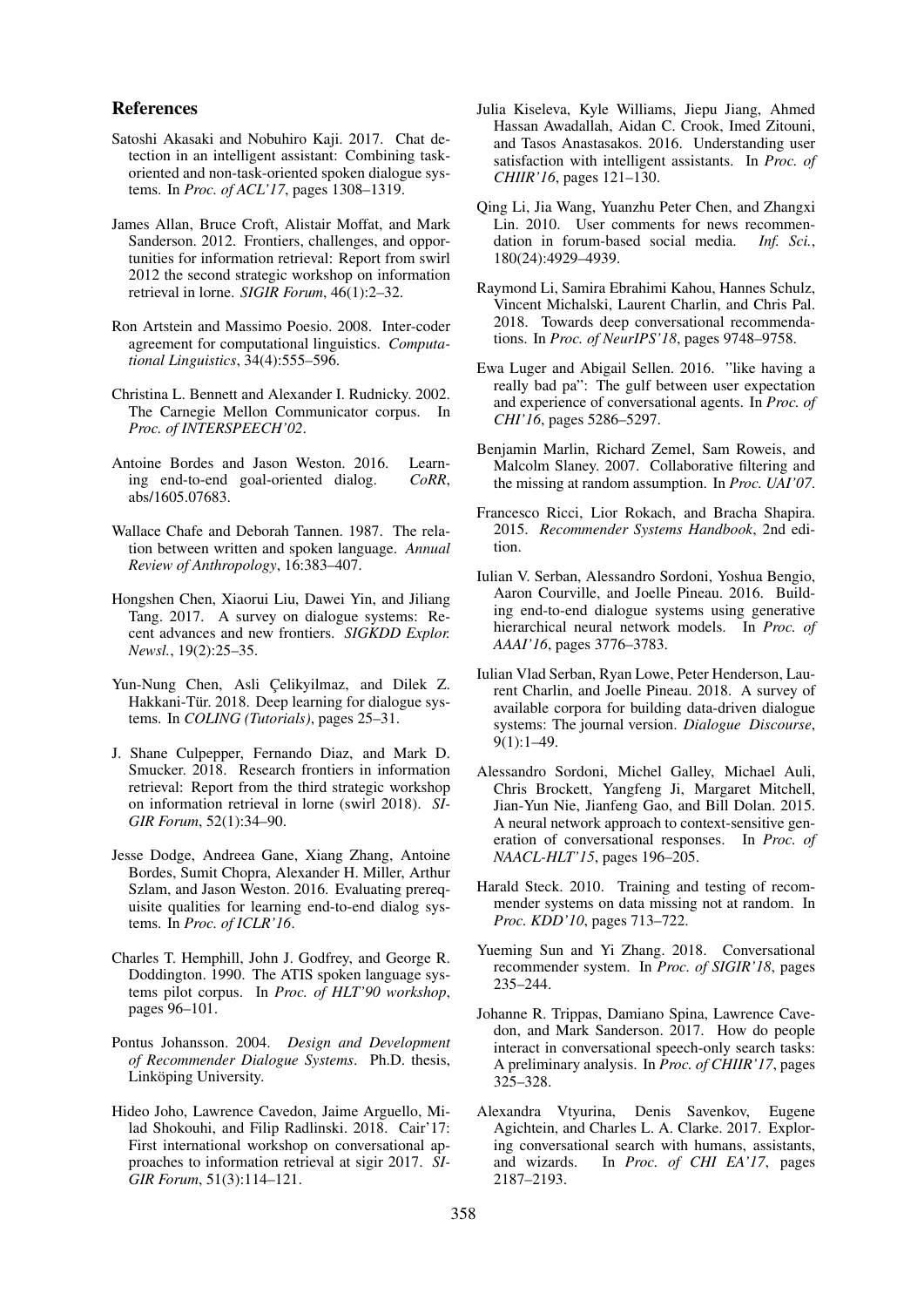- <span id="page-6-1"></span>Zhao Yan, Nan Duan, Peng Chen, Ming Zhou, Jianshe Zhou, and Zhoujun Li. 2017. Building task-oriented dialogue systems for online shopping. In *Proc. of AAAI'17*, pages 4618–4626.
- <span id="page-6-0"></span>Steve J. Young, Milica Gasic, Blaise Thomson, and Jason D. Williams. 2013. Pomdp-based statistical spoken dialog systems: A review. *Proc. of the IEEE*, 101(5):1160–1179.
- <span id="page-6-2"></span>Yongfeng Zhang, Xu Chen, Qingyao Ai, Liu Yang, and W. Bruce Croft. 2018. Towards conversational search and recommendation: System ask, user respond. In *Proc. of CIKM'18*, pages 177–186.